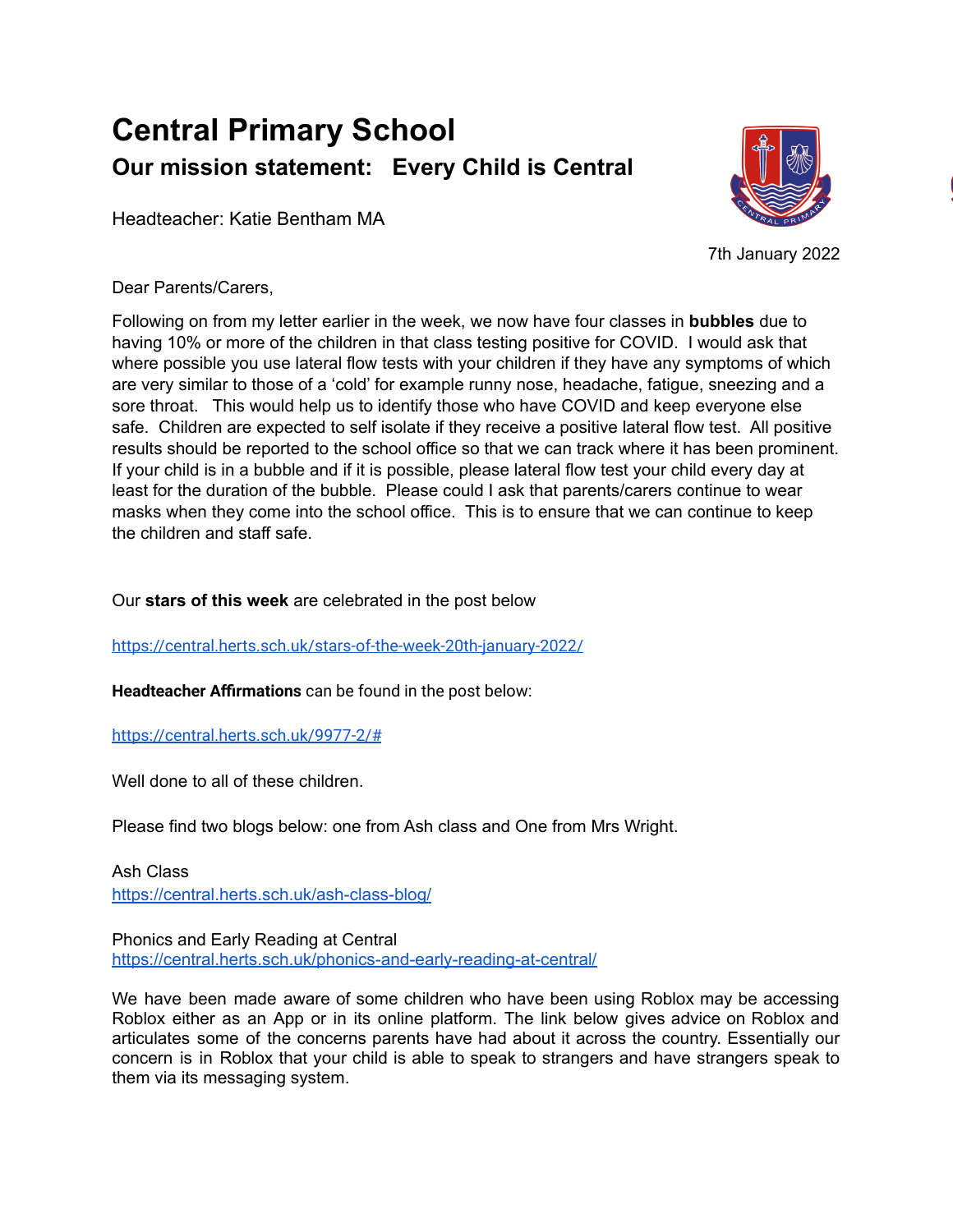## <https://www.commonsensemedia.org/blog/parents-ultimate-guide-to-roblox>